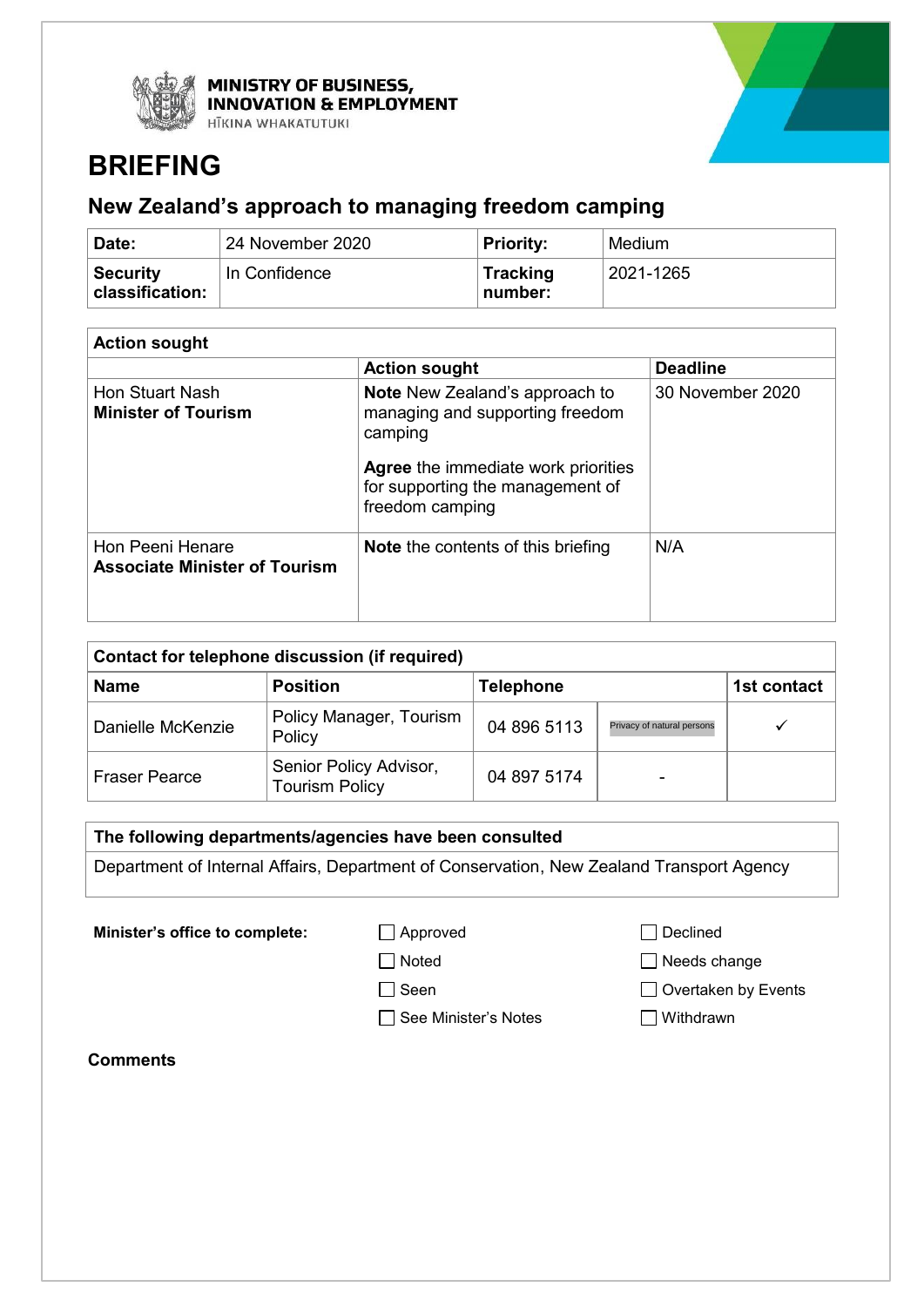# **BRIEFING**

# **New Zealand's approach to managing freedom camping**

| Date:                              | 24 November 2020 | <b>Priority:</b>           | Medium    |
|------------------------------------|------------------|----------------------------|-----------|
| <b>Security</b><br>classification: | In Confidence    | <b>Tracking</b><br>number: | 2021-1265 |

# **Purpose**

This paper provides you with a high-level overview of how central and local government supports the management of freedom camping in New Zealand.

# **Recommended action**

The Ministry of Business, Innovation and Employment (MBIE) recommends that you:

a **Note** this briefing provides you with an overview of the current manage freedom camping in New Zealand

# **Responsible Camping Working Group**

- b **Note** that the previous Minister of Tourism, Hon Kelvin Davis, set up the Responsible Camping Working Group (the Working Group) in 2018 to provide him with recommendations to improve the management of freedom camping in New Zealand
	- *Noted*

*Noted*

- *Noted*
- d **Agree** to meet some, or all, of the Working Group at your earliest convenience

*Agree / Disagree*

# **Improving the management of freedom camping in New Zealand**

c **Note** the Working Group is meeting next on 27 November 2020

e **Note** the work undertaken to support the management of responsible camping since 2018

*Noted*

f **Agree** to discuss your priorities for managing freedom camping including proposed amendments to the regulatory system at your next meeting with MBIE tourism officials

*Agree / Disagree*

g **Note** MBIE has work underway to undertake a comprehensive analysis of the regulatory environment for the Self-Contained Vehicle Standard, and that this work is due to be completed in the second quarter of 2021

*Noted*

h **Note** that this work will inform any actions to strengthen the regulatory environment for freedom camping, including examining whether a compulsory self-contained vehicle standard should be introduced for freedom camping

*Noted*

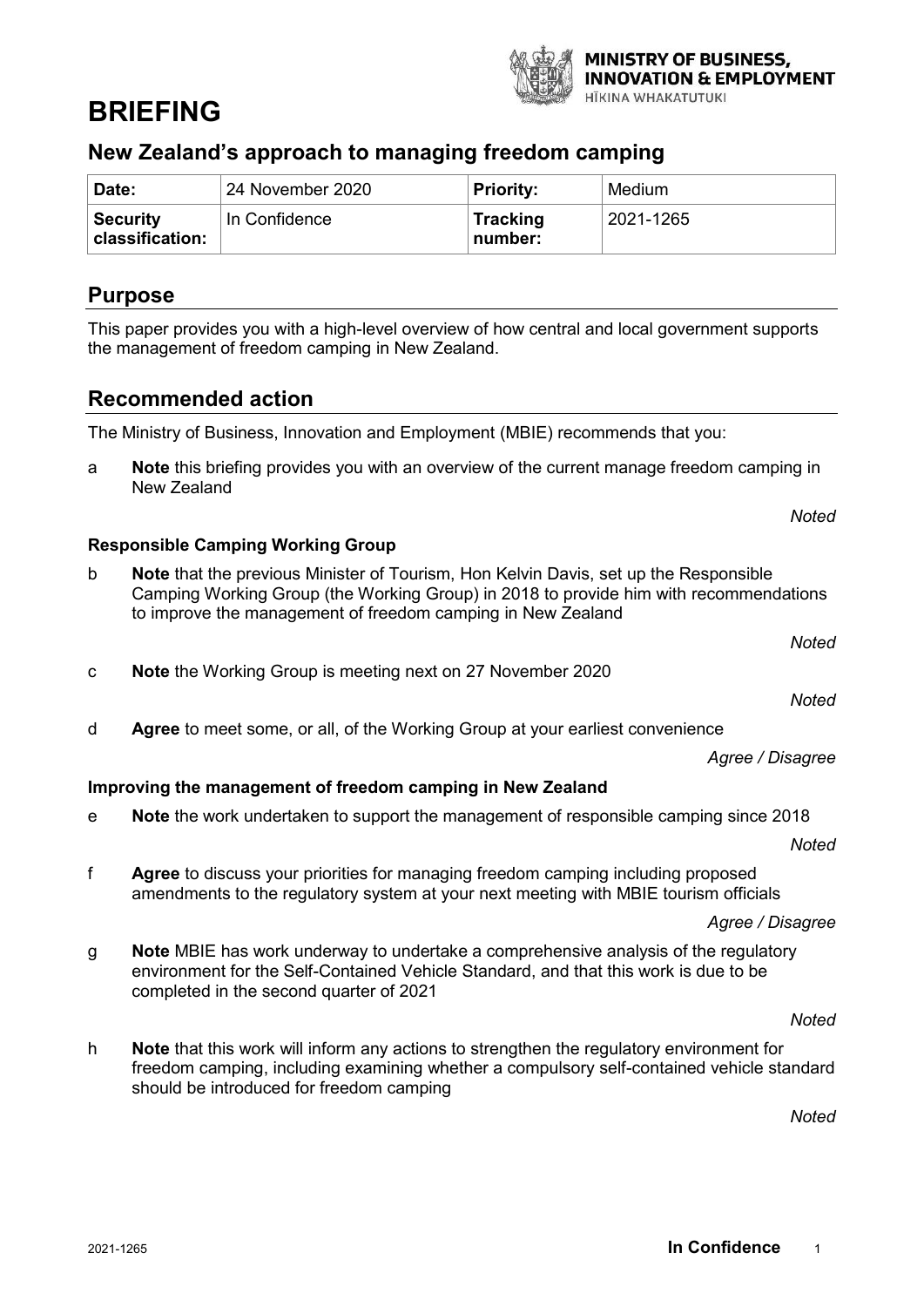i **Note** that MBIE will continue to keep you updated on work related to improving the management of freedom camping through the MBIE Tourism Weekly Report, as well as answer any further questions you may have.

*Noted*

 $y_{\tilde{\nu}}$ 

Danielle McKenzie **Policy Manager, Tourism Policy**  Labour, Science and Enterprise, MBIE

Hon Stuart Nash **Minister of Tourism**

..... / ...... / ......

..... / ...... / ......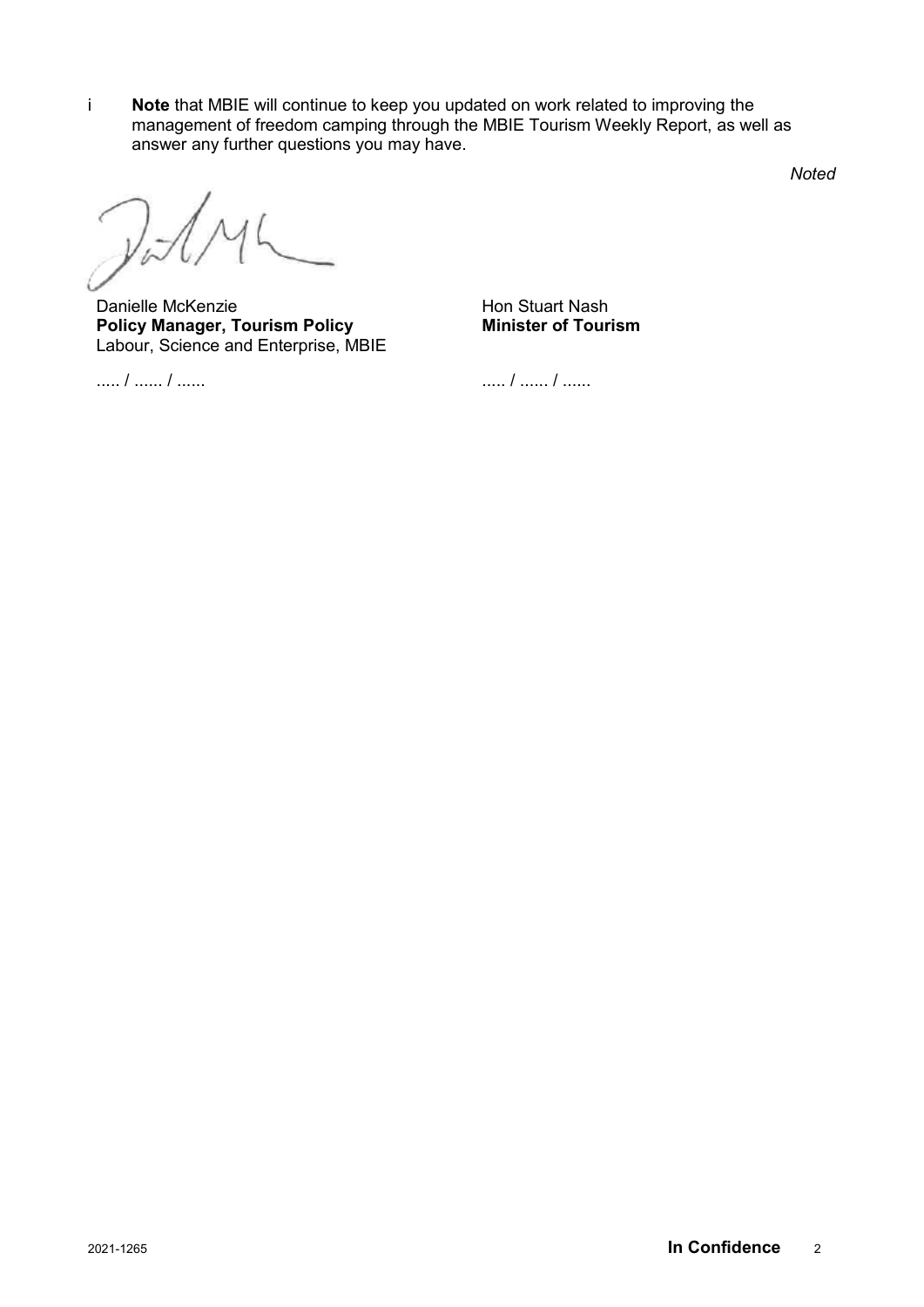# **Introduction**

- 1. As Minister of Tourism you have indicated that an immediate priority for tourism is addressing the negative issues arising from freedom camping, particularly around vehicle compliance. This paper supplements the high-level overview of freedom camping issues (briefing 2021-1432 refers) and provides more detail on the broader issues and opportunities for improving the management of responsible camping in New Zealand.
- 2. This paper provides a summary of the priorities of the Responsible Camping Working Group (the Working Group), an advisory group set up by the previous Minister of Tourism to advise on issues related to the management of freedom camping.
- 3. The Working Group published a report in 2018 that set out a series of short-term actions and long-term recommendations that Government should take to support the management of freedom camping in New Zealand. The Working Group has had a number of successful improvements to the system but the top priority from the Working Group remains on improving the administration system for the Self-Contained Vehicle Standard.
- 4. The paper outlines the work currently underway to strengthen the regulatory system for the Self-Contained Vehicle Standard, which includes addressing a number of the issues you have identified with the current approach.

# **History of freedom camping in New Zealand**

- 5. Freedom camping has a long history in New Zealand. Many international visitors and New Zealanders have enjoyed travelling around the country, staying outside established campgrounds. Some see freedom camping as an important part of their birth right as New Zealanders. Freedom campers come in all shapes and sizes: some choose to camp as an affordable way to have a holiday, while others spend their retirement touring the country in a motor caravan. Hunters and trampers also are covered under the Freedom Camping Act 2011 (the Act). **Freedom camping also takes many forms: from tents, to motor caravans and caravans, and other vehicles – both self-contained and non-self-contained, rented and purchased.**
- 6. The system New Zealand uses to manage camping in public places has developed over time, and there are many components. Central government sets the overarching policy direction; however the majority of the responsibility for managing camping has been devolved to local government, and to central government agencies that manage land on behalf of the Crown.
- 7. The Freedom Camping Act 2011 was developed to give councils and the Department of Conservation a tool to manage the expected increase in the volume of people freedom camping during the 2011 Rugby World Cup. **At the time many New Zealanders were concerned about protecting their rights to freedom camp. The Act protected these rights by having a provision preventing councils from banning freedom camping.**
- 8. Since then, the increasing number of people freedom camping has put pressure on some popular destinations. This growth occurred alongside the overall increase in visitor numbers (both domestic and international), which is putting pressure on tourism infrastructure, including mixed use infrastructure provided by local authorities. The pressure caused by this growth is also impacting on the social licence for tourism to operate. Increasing numbers of campers may also make the actions of a few irresponsible campers more visible.
- 9. Freedom camping complements the camping system in New Zealand more broadly, with people who want access to greater amenities (such as a kitchen or laundry) choosing to camp at either a commercial campground or a Department of Conservation campground.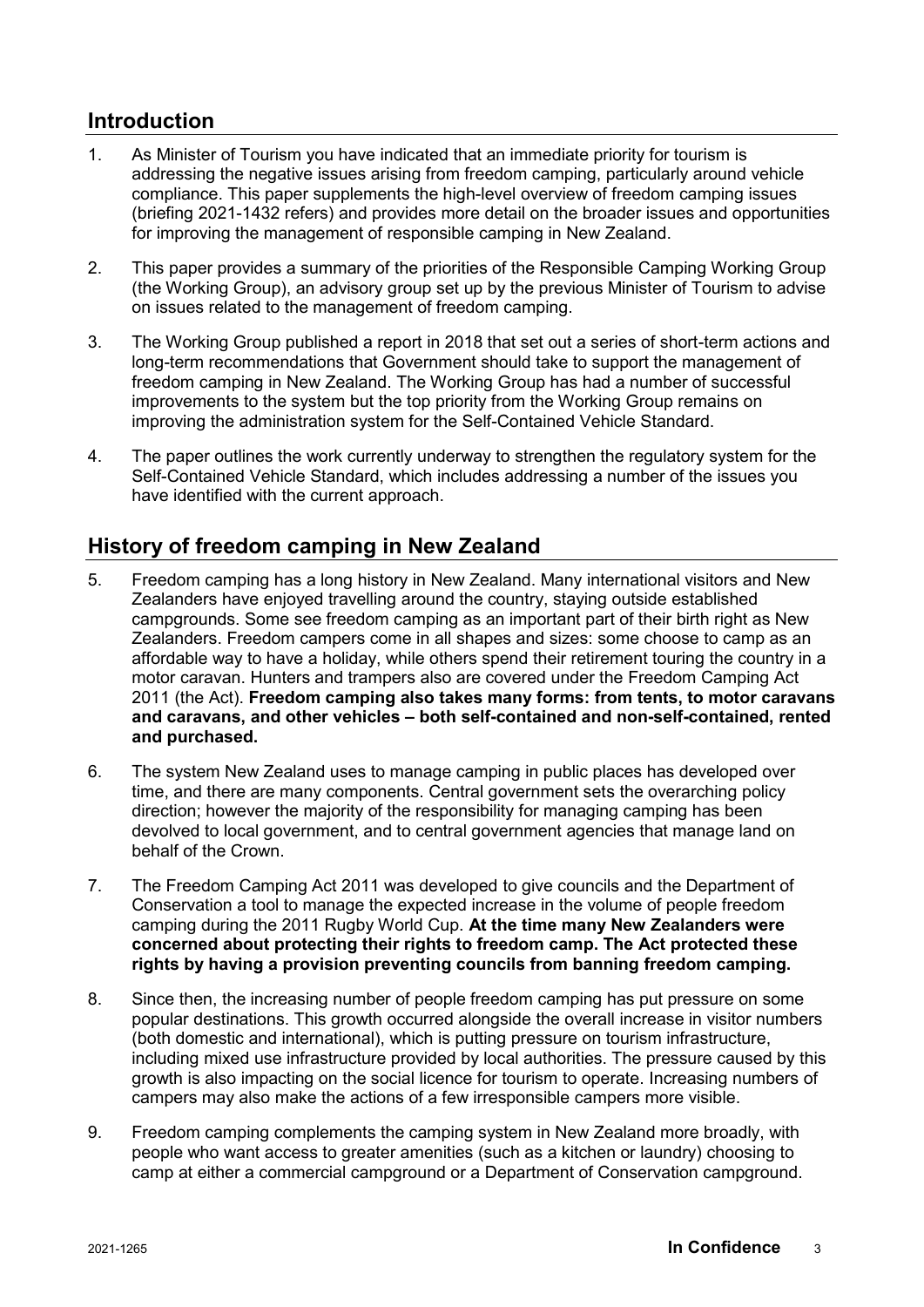Recent research commissioned by the MBIE found that many people who freedom camp also camp at commercial or conservation campgrounds.

# **Establishment of the Responsible Camping Working Group**

- 10. In 2018, the Responsible Camping Working Group (the Working Group) was established by the then Minister of Tourism to identify ways to better manage the freedom camping system. The Working Group is a partnership between central government, local government and the tourism industry to ensure the views and needs of all are considered in designing a new or improved system.
- 11. The Working Group identified that there is a place for responsible camping in public places in New Zealand's tourism and recreation offering. The Working Group recommended long-term policy and regulatory changes to the responsible camping system, and short-term practical actions that can be taken to help councils manage camping in their regions during the peak summer season (see Annex four for the full report).
- 12. The Working Group has identified that a successful responsible camping system in New Zealand should deliver four outcomes. These are:
	- a. New Zealand maintains a network of camping places (commercial and noncommercial) which is sustainable, capable of managing different volumes of people camping and provides for a range of different camping experiences
	- b. responsible camping has a net positive economic and social impact on communities and the local environment
	- c. communities and land owners/managers have the tools needed to effectively manage camping, and actively work together within and across districts to do so and communities have trust and confidence in the system
	- d. New Zealanders and international visitors are able to choose camping as a way to experience New Zealand's tourism and recreation offering.

# *The long-term regulatory changes recommended by the Working Group*

- 13. The Working Group has recommended a suite of regulatory changes that it believes would support improved management of responsible camping in New Zealand. This includes reviewing:
	- a. the Freedom Camping Act 2011 to decide whether it is still fit for purpose, or whether new legislation or regulations that encourage responsible camping is required
	- b. the Camping-Grounds Regulations 1985, which some operators believe are too restrictive and prohibitive to setting up new sites
	- c. the administration system for the New Zealand Standard for self-containment of motor caravans, otherwise known as the Self-Contained Vehicle Standard.

# *The short-term practical actions recommended by the Working Group*

- 14. The Working Group also recommended three short-term actions to support freedom camping:
	- a. central government funding to support councils with infrastructure, education and enforcement over the peak summer season
	- b. a data and technology pilot with Geozone (for freedom camping zoning)
	- c. a marketing and education campaign to provide information to potential campers on the behaviour expectations of campers in New Zealand, with Tourism New Zealand.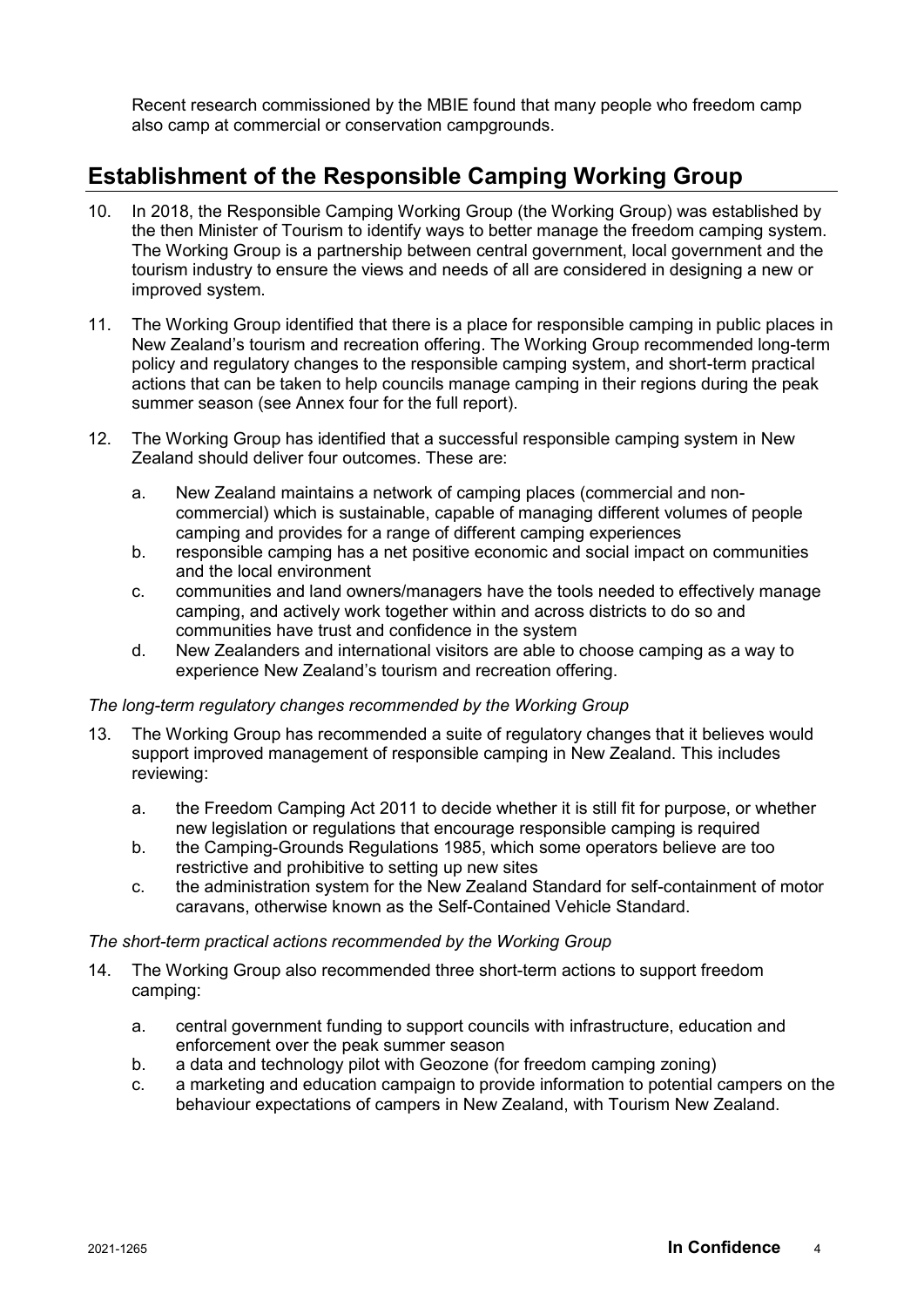# *The Working Group regularly meets to discuss freedom camping issues*

- 15. The Working Group's next meeting will be on Friday, 27 November 2020. This meeting will be an opportunity for the Working Group to discuss engagement with you as the new Minister of Tourism, your priorities for improving the freedom camping system and their individual views on any proposed changes, and the Group's priorities for the upcoming summer season.
- 16. We recommend that you engage with some or all of the Working Group at your earliest convenience. An upcoming meeting would be an excellent opportunity to meet the Working Group, and engage with them on your priorities.

#### **Understanding the value of freedom camping to New Zealand**

- 17. MBIE officials' commissioned research over the peak summer season to understand the value of freedom camping to New Zealand. The data below captures the main findings from the research. $1$  The figures
- 18. Just over 245,000 people responsibly camped in New Zealand in the 2019 calendar year, of which around 63% (154,000) were international visitors and the remaining 37% (91,000) were New Zealand residents. These campers generated 2.67 million freedom camping nights at an average of 10.9 nights per person.

### *International visitors who purchase their own vehicle, or who hire a budget vehicle, stay longer and spend more than those who hire premium vehicles*

- 19. Domestic freedom campers spent an average of \$729 per person per trip. International freedom campers who purchased their own vehicles spent an average of \$7,912 per person per trip, compared with \$5,864 for those who hired a budget vehicle and \$4,890 for those who hired a premium vehicle.
- 20. International freedom campers who purchased their own vehicle stayed an average of 211 nights in New Zealand, with just over half being responsible camping nights. Those who hired a budget vehicle stayed an average of 47.5 nights in New Zealand (20.4 nights spent responsible camping) and those hiring a premium vehicle stayed an average of 32.3 nights (11.6 nights spent responsible camping).
- 21. There are also many indirect benefits from freedom campers in New Zealand. Industry and local government stakeholders have advised that many people on a working holiday visa choose to work in New Zealand because of their ability to experience our natural environment. These are visitors that often take jobs that are hard to attract New Zealanders to. In addition, many of these visitors become ambassadors for our countries overseas, and support regional dispersal – distributing benefits to less-visited parts of New Zealand.

# *Domestic campers tend to be older than international campers*

22. The average age of a domestic freedom camper was 63 years of age. The average age of an international freedom camper who purchased their own vehicle was 26 years compared with 32 years for those who hired a budget vehicle and 42 years for those who hired a premium vehicle.

-

<sup>1</sup> https://www.mbie.govt.nz/immigration-and-tourism/tourism/tourism-projects/responsible-camping/results-ofthe-201920-summer-research-into-responsible-camping/.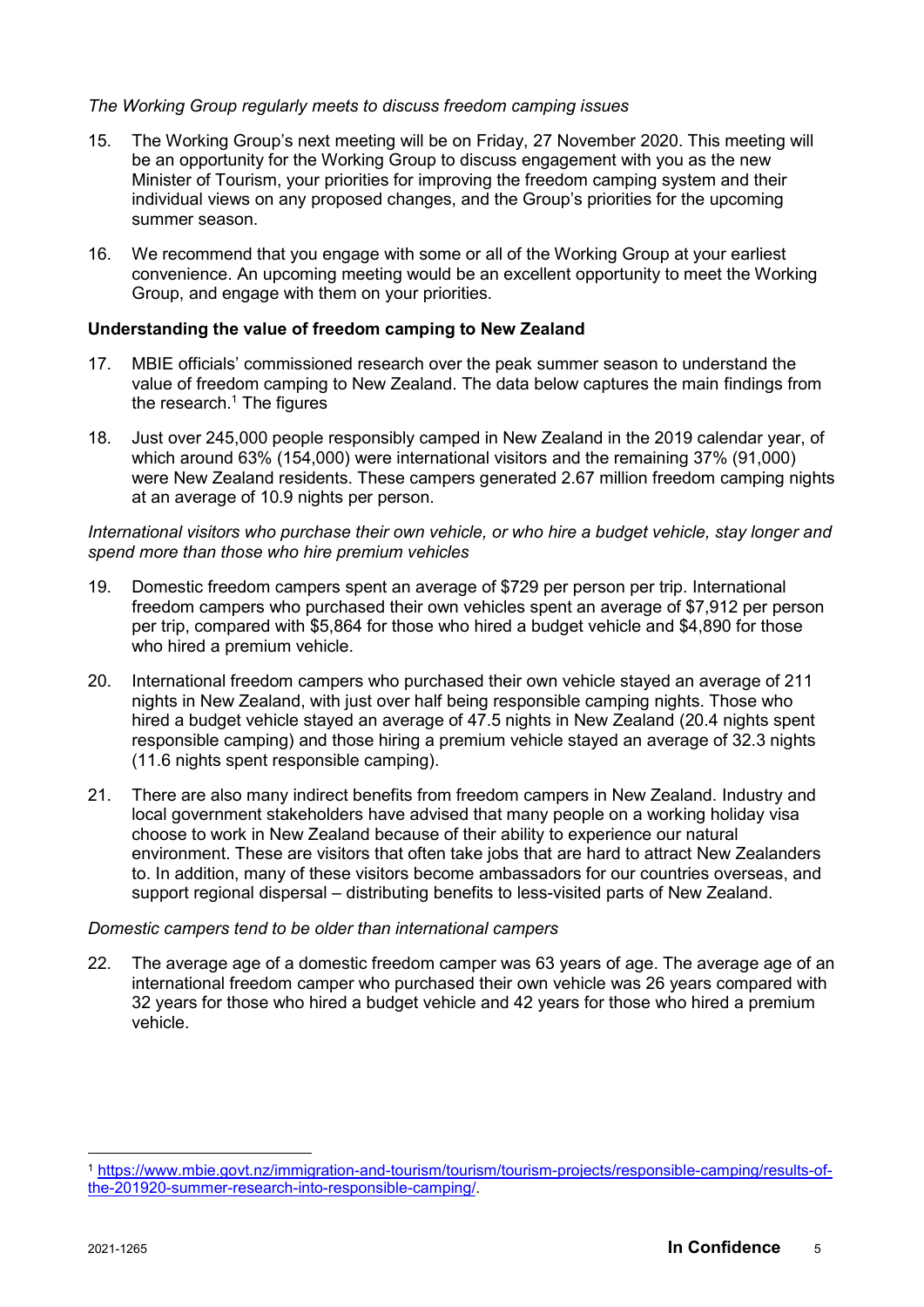#### *Most freedom campers are positively received by communities*

- 23. Most freedom campers reported positive experiences with locals, with 86% to 94% of domestic and international freedom campers who interacted with local residents describing their interactions with local residents as very positive or positive.
- 24. Tourism New Zealand's own research found that most freedom campers want to do the right thing, and behaviour can be improved if visitors receive the right information at the right time.

# **Regulatory environment for freedom camping**

*The Freedom Camping Act 2011*

- 25. In New Zealand, freedom camping is managed under the Freedom Camping Act 2011 (the Act). The Act is administered by the Minister of Local Government and the Minister of Conservation. The Act sets out how local government can manage freedom camping within their regions, including by setting bylaws that dictate where freedom camping is not permitted, or restricted. Local government can, through the Act, also restrict freedom camping in some areas to vehicles that are certified as self-contained.
- 26. The Act also sets out the range of freedom camping activities that are not permitted when an area is designated as a freedom camping site. These include depositing waste in an inappropriate waste receptacle and interfering or damaging flora and fauna. It also sets the penalties that can be charged, which are:
	- a. the amount prescribed by regulations made under section 43 of the Act, and no more than \$1000
	- b. \$200, where no amount has been set
	- c. \$10,000, where the offence is related to waste-discharge and in circumstances where the substance is likely to be noxious, dangerous, offensive or objectionable to such an extent that it will, or be likely to have, a significant adverse effect on the environment or cause significant concern to the community or users of the land
	- d. \$5000, where the offence relates to preventing or obstructing an enforcement officer from carrying out their duties under the Act.

# *Camping Ground Regulations 1985*

- 27. The Camping-Ground Regulations (the Regulations) set out a range of requirements on camping grounds and those who operate them. These include the need to have camp plans and mark sites, keep records and provide infrastructure such as lighting, toilets and kitchens. Some stakeholders consider the high level of compliance associated with the regulations to be a barrier to entry, and a constraint on the supply of camping options in New Zealand.
- 28. Territorial authorities are tasked with enforcing the Regulations in their own districts, and with ensuring regular inspections are made of all camping grounds. Territorial Authorities can also grant exemptions to camping ground sites to these Regulations. These exemptions, however, do not exempt camping grounds from complying with other regulation (for example the Resource Management Act 1991 or Health and Safety at Work Act 2015).
- 29. The Regulations are made under section 120B of the Health Act 1956, signalling that their overall purpose is to promote and protect public health. There have been no significant amendments to the Regulations in the more than 30 years that they have been in operation.
- 30. The Regulations only apply to commercial camp grounds (for example, where people pay), and not to freedom camping sites.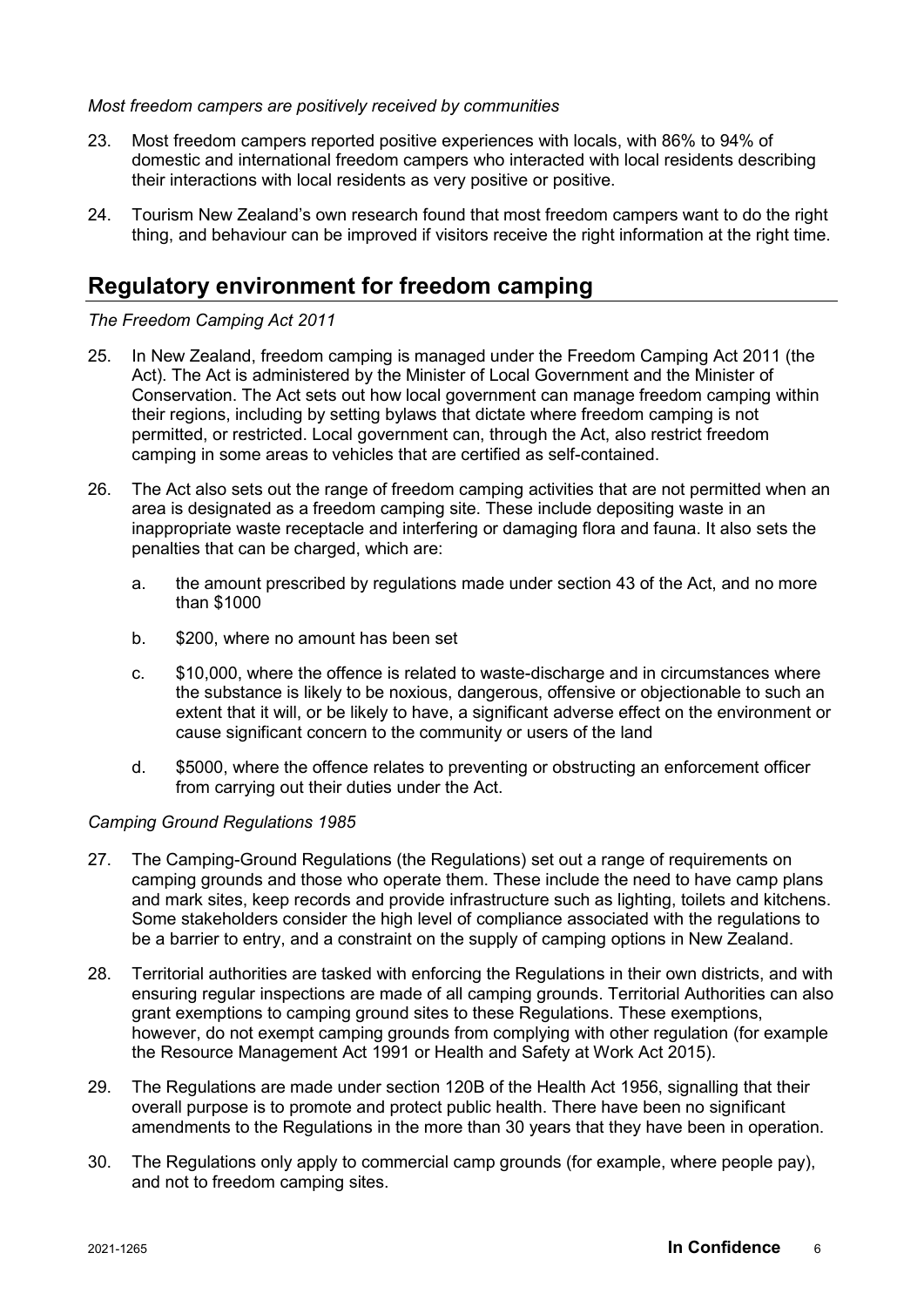# *NZS 5465:2001: Self Containment of motor caravans and caravans*

- 31. The Self-Contained Vehicle Standard (SCVS) is a voluntary standard which sets out the requirements and process for certifying a vehicle as self-contained. A fully self-contained vehicle is meant to go for three days without needing additional water supplies or dumping waste. MBIE sponsored the standard to make it publically available without charge.
- 32. Any plumber registered under the Plumbers, Gasfitters and Drainlayers Act 1976 can be an issuing authority to certify a vehicle as self-contained. There are currently around 8,000 registered plumbers in New Zealand. A plumber can also certify a person to be an issuer of certification.
- 33. As it is a voluntary standard, the SCVS is not directly attached to any legislation or regulations. However, local councils can make by-laws that restrict freedom camping in specific areas to vehicles that are certified as self-contained.

#### *MBIE reviewed the current support available for the Self-Contained Vehicle Standard*

34. In 2019, MBIE officials undertook a review of the SCVS. This included looking at whether a compulsory SCVS was desirable, and how we could strengthen the current approach. At that time we recommended that the current approach was fit-for-purpose, although work could be done to build a national database of self-contained vehicles to support improved tracking and tracing, and to promote the SCVS more generally.

# **COVID-19 delayed much of the longer-term legislative and regulatory work**

35. With the impact of COVID-19 on the economy and the closure of New Zealand's borders to international visitors, progress on reviewing the regulatory environment for freedom camping has been paused. MBIE has been focused on implementing the Tourism Recovery Package, and the administering agencies responsible for the Act (Department of Internal Affairs and Department of Conservation) and Regulations (Ministry of Health) have also been prioritising work relating to the COVID-19 response and recovery.

# **Immediate work priorities**

# **Self-Contained Vehicle Standard**

- 36. We understand that one of your more immediate priorities to support the management of freedom camping is to strengthen the regulatory regime for the SCVS. In particular, the lease, hire or purchase of vehicles with sleeping facilities but no fixed toilet.
- 37. The SCVS is one of the main tools used by local government to manage the impact of freedom camping on local government infrastructure. As mentioned earlier, councils can restrict freedom camping within their districts to vehicles that are certified as self-contained.
- 38. In August 2020, the then Minister of Tourism directed MBIE to progress work to review the current regulatory framework for the SCVS. This was based on the recommendation of the Working Group, who noted it as their number one priority issue for supporting the management of freedom camping. We agreed with the Working Group, and the subsequent paragraphs set out the work and analysis done to date.
- 39. We understand that you are interested in understanding how the system could be improved through legislation. This will require us to consider:
	- a. whether new or existing legislation should be used
	- b. what aspects of the current regulatory system should be carried over
	- c. the central government support required to introduce a legislated regime, including which agency would be responsible for administering and supporting implementation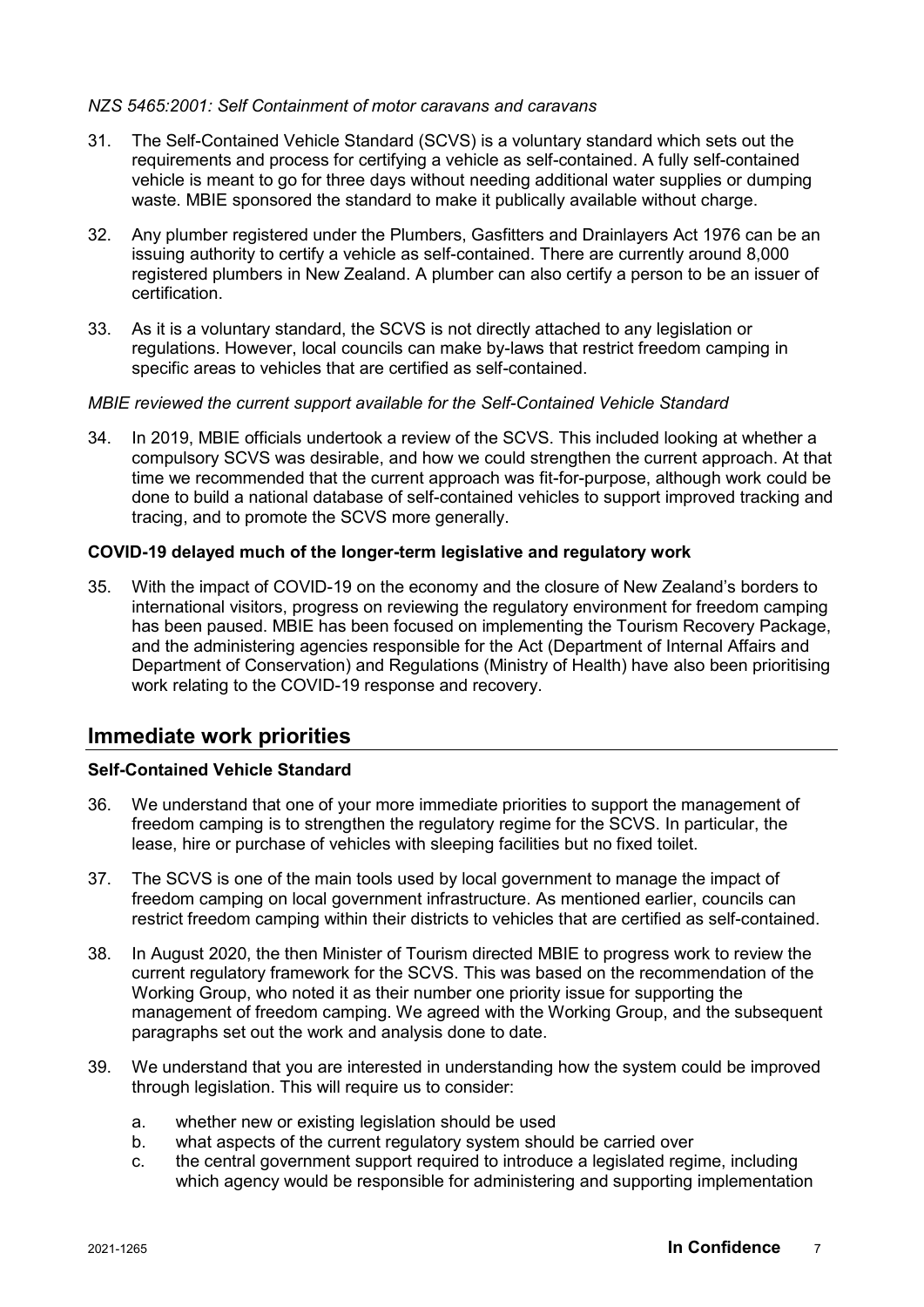- d. the role of local government and industry within a legislated regime.
- 40. Any considerations of the four aspects above would also need to consider the advantages and disadvantages of change, including cost, timing and effectiveness.

#### **There are four issues with the current regulatory regime**

#### *The current standard is misunderstood*

- 41. Many people do not understand the purpose and application of the SCVS. **Currently, a wide range of vehicles can legitimately be certified as self-contained under the current standard** – from large purpose built motor homes to converted 'people mover' vehicles, such as a Toyota Hiace. This is because there is no requirement for there to be a 'fixed' toilet in a vehicle, though the SCVS does specify that a toilet must be able to be used when a bed is made up.
- 42. Often people make assumptions around vehicles with the blue self-contained vehicle sticker on the back thinking the sticker is counterfeit and do not realise that many of those vehicles legitimately meet the standard. In fact, there has even been some success with a smaller self-contained rental vehicle for a single traveller.
- 43. We understand you are interested in exploring making it compulsory for rental companies to only lease or hire vehicles that are certified self-contained, or in amending the Act to limit freedom camping to certified self-contained vehicles only. Most rental companies currently certify and comply with the standard and a voluntary code where people hiring any vehicle that is not fully self-contained must overnight at camping ground with facilities. .

#### *There are issues relating to the certification process*

- 44. There is the potential for variance between certifying bodies in how vehicles are certified to the standard. The large number of individuals that can issue certificates, coupled with the fact there is no organisation to offer guidance and clarifications, increases the chance that there may be some issuing authorities who adopt a relaxed interpretation of the standard and no way to trace them. There is also no organisation to audit the work of issuing authorities, and as such, few consequences for certifying bodies that adopt a more relaxed standard.
- 45. The main issue with the system lies in the second hand vehicles purchased and modified by visitors – both domestic and international. These are likely to be the cheaper vehicles without a fixed toilet.
- 46. This also presents a difficulty for issuing bodies to seek guidance on how they can better certify vehicles to the SCVS. During our engagement with issuing authorities, most have been supportive of developing a voluntary database.

#### *Enforcement measures for the standard are insufficient*

- 47. The current regime has insufficient means to enforce compliance to the standard. The standard is voluntary so you cannot enforce against it. As mentioned, Councils use bylaws to restrict freedom camping areas in their district to self-contained vehicles only. Councils can penalise vehicles that do not have the SCVS certification from parking in a certain site to the maximum penalty allowed under the Act of \$200. This low amount may deter councils from enforcement actions, while not acting as a sufficient deterrent for non-compliant campers.
- 48. The lack of a central registry for self-contained vehicles may also make it difficult for councils to certify compliance to the standard. This is because it can be difficult for enforcement officers to determine whether a vehicle is legitimately certified as self-contained beyond the sticker and certificate that must be held inside a vehicle.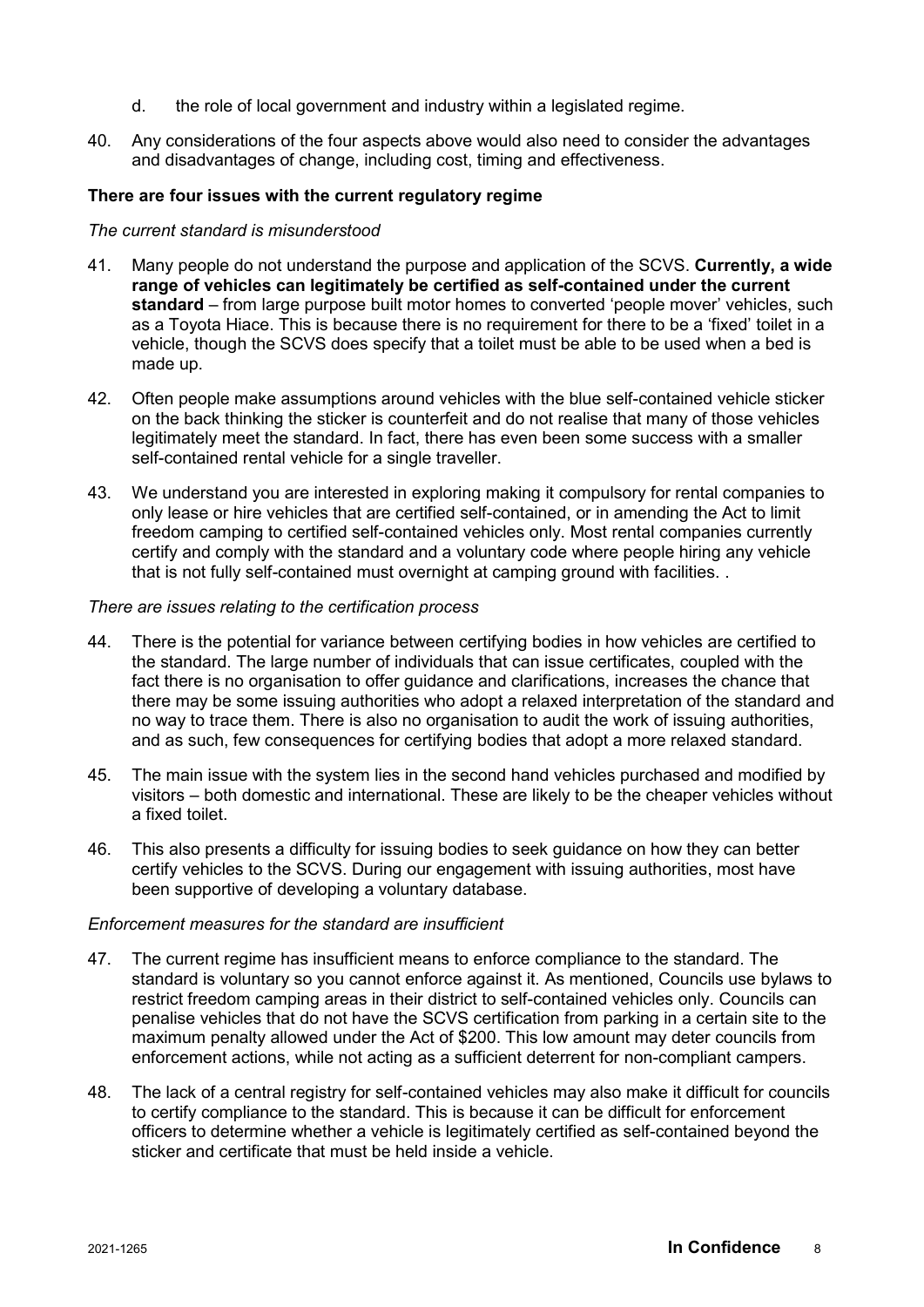# *Many budget vehicles purchased and hired by visitors are not certified to the SCVS*

- 49. Around 25% of purchased vehicles and budget vehicles hired by visitors are not certified as self-contained. 47% of budget vehicles hired by visitors and 67% of purchased vehicles (for the purposes of camping) are certified to the SCVS. The remaining vehicles have a SCVS sticker indicating that they are certified to the standard, though did not have the documentation to provide this. This data shows that some visitors are reliant on local government infrastructure to manage their waste. It also reinforces the issues around oversight of the current voluntary regime with regards to whether vehicles are certified or not.
- 50. The research also showed that 100% of premium vehicles are certified to the SCVS. These are vehicles that often have fixed toilets, and access to a tap or a shower.

#### **There are a range of options to improve the administration of the SCVS and address these issues**

- 51. These options include:
	- a. **Tightening the SCVS**. This would reduce the range of vehicles that could be certified as self-contained, and set a higher-standard by which self-contained vehicles would have to meet by a fixed toilet. New Zealand Motor Caravan Association is strong advocates for this option but there are other camping groups (many whom travel in vans/cars and camp in tents) who are opposed to tightening the standard.
	- b. **Increase enforcement penalties**. This would increase the deterrent factor for noncompliant campers, as well as make it more cost-neutral. Any increased enforcement penalties would require legislative or regulatory change.
	- c. **Introduce a national database for self-contained vehicles**. This would support enforcement activities, build trust in the regulatory regime and allow for the tracking of self-contained vehicles and their use.
	- d. **Improve understanding of the regulatory regime.** This would allow stakeholders, including local government and ratepayers, to understand how the SCVS is applied and to understand how they can use to manage camping in their regions.
	- e. **Make compliance with the SCVS compulsory.** There are a range of vehicle makes and models that can meet the SCVS, both privately owned and rented. This issue needs to be explored in further detail including which agency would have the resources to become the regulator. There may also be unintended consequences to limiting freedom camping to self-contained vehicles only. For example, many freedom camping sites are mixed-use and used by members of the public. Other freedom camping sites have the facilities to host visitors in non-self-contained vehicles, or allow for camping in tents.
	- f. **Introduce a fully regulated system**. This would involve establishing a fully regulated regime with a Government agency responsible for regulating to the Standard, and incorporate all of the above options. It would be supported by a national database of vehicles and certifiers/issuing authorities. It would require stronger enforcement mechanisms to increase compliance and recoup any costs associated with enforcing to the Standard. It would also require a tighter Standard.
- 52. A stronger regulatory system for the self-contained vehicles is unlikely to fully prevent people from camping in an irresponsible manner, particularly from the domestic visitor market. People might begin to freedom camp illegally, potentially in isolated spots without facilities.
- 53. The tourism industry has also advised that the vast majority of rental vehicles that are not self-contained stay the night at a location with toilet facilities, such as a Holiday Park, Department of Conservation campsite or council provided freedom camping site.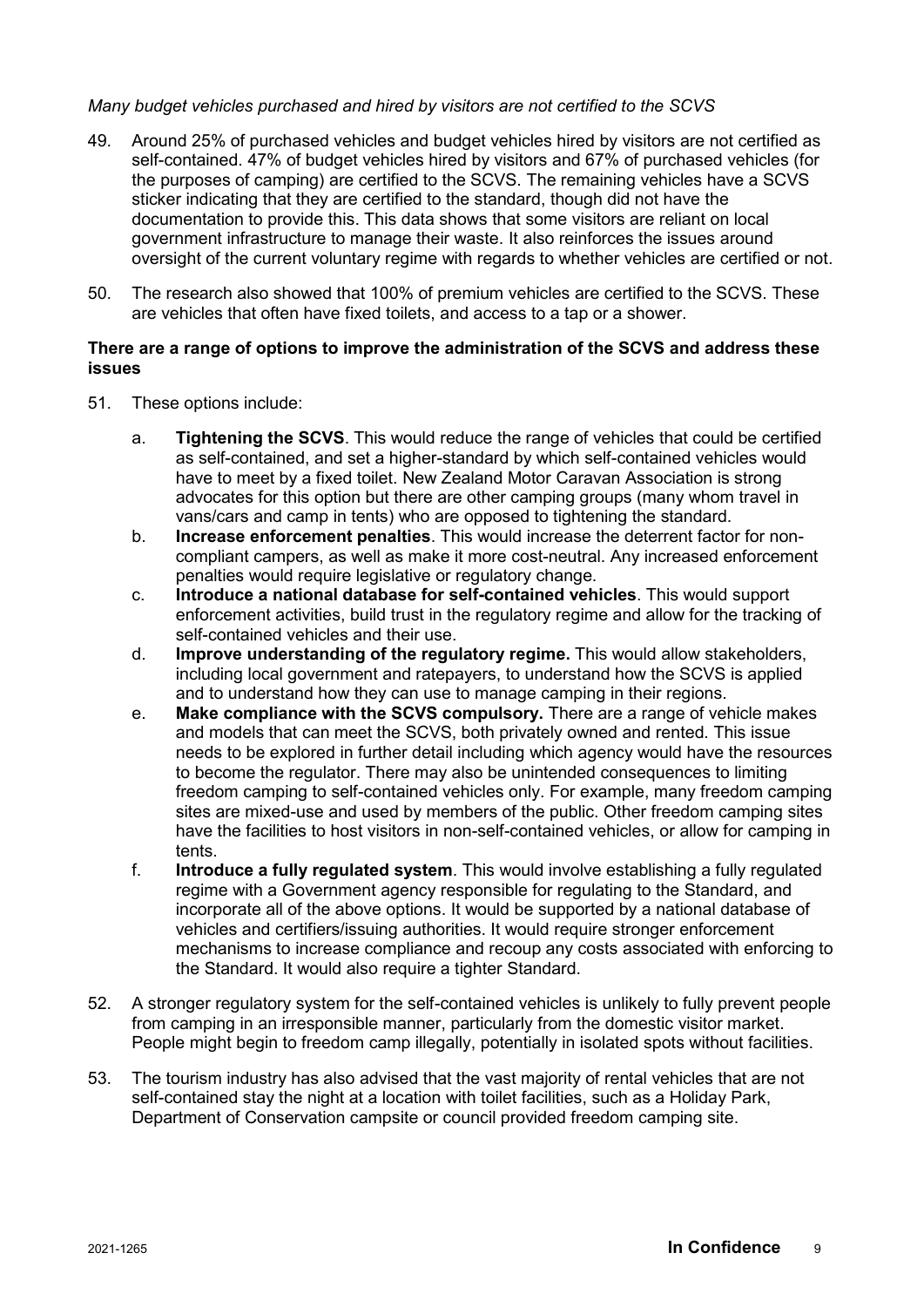#### *MBIE has work underway examining these issues*

- 54. The management of freedom camping and the SCVS is of interest to the general public and received strong media interest in the range of views on the matter.
- 55. We think it is most likely that a new regulatory regime is required to manage self-contained vehicles but we are waiting on independent analysis on the matter.
- 56. In November 2020, MBIE went to the all-of-government Procurement Panel to seek an experienced policy provider to independently analyse the current regulatory framework for the SCVS. We have specifically asked for work to be done on:
	- a. A detailed description of the scope and scale of the issues caused by the current SCVS.
	- b. Detailed analysis, timings and costings of the options available to Government for improving its current approach to supporting the SCVS. This includes introducing a mandatory national database, increased education activities, introducing a mandatory regime, and any other options the service provider can suggest.
	- c. Recommendations for Government, and an action plan for implementing these.
- 57. The tender for this work closes at the end of November 2020, and we expect a provider to be selected and a contract signed by January 2021. We expect this work will be complete in the second quarter of 2021.

# **We recommend that this work continue**

- 58. We recommend that policy work on reviewing the current regulatory approach to the SCVS be undertaken once the independent analysis has been completed. This will allow us to provide comprehensive policy advice to you (including potential regulatory or legislative change) that is underpinned by strong qualitative and quantitative evidence. It will also minimise the risk of adverse policy outcomes occurring, and be more likely to have the support of the sector.
- 59. Should you agree with this recommendation, we can work with your office to communicate this work publically.

#### *Legal considerations with amending the regulatory regime*

60. We are also in the process of seeking further legal advice on the issues you raised relating to the ban of the sale, lease and hire of vehicles without a fixed-toilet by summer 2021/22. This advice will be provided to you in a separate briefing.

# **Further progress to date on the work programme**

61. Since 2018, Government has made significant progress in addressing some of the pressures facing local government in managing freedom camping in their regions.

#### **What we've achieved – infrastructure and operational funding to councils**

#### *The Tourism Infrastructure Fund*

62. The \$100 million Tourism Infrastructure Fund was established in 2017. Its primary purpose is to support local communities facing pressure from tourism growth, in order to protect and enhance New Zealand's reputation both domestically and internationally. Supporting robust infrastructure contributes to quality experiences for visitors and maintains the social licence for the sector to operate.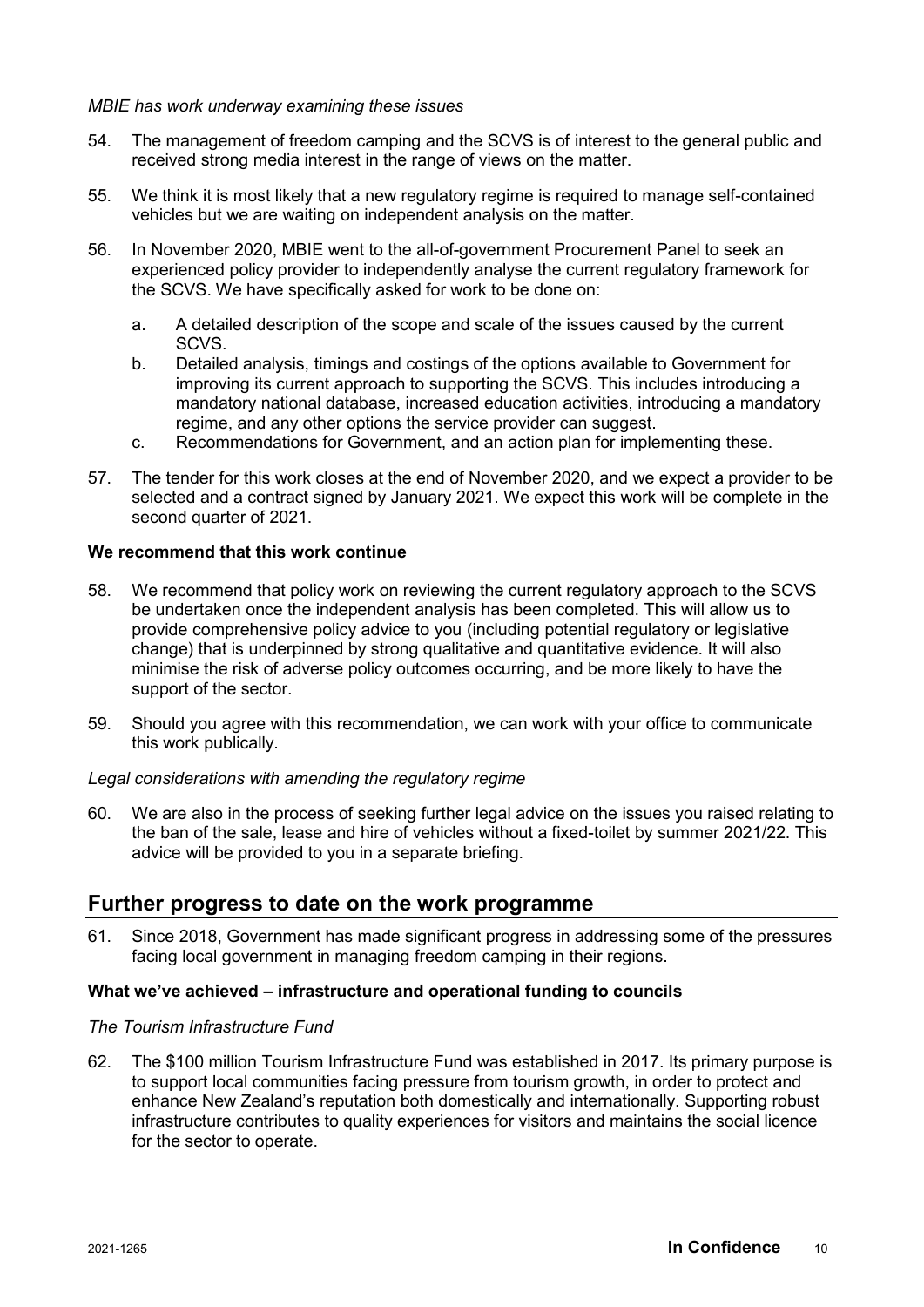- 63. To date, \$58.4 million has been invested across a range of initiatives, including:
	- a. building car parks and walkways around frequently-visited tourism attractions, such as the Church of the Good Shepherd
	- b. building or upgrading toilet and shower facilities
	- c. improving accessibility of tourism sites, for example road access<br>d building waste management facilities
	- building waste management facilities
	- e. building or upgrading freedom camping sites
	- f. providing drinking water and ablution facilities at tourist sites, such as at Te Paerahi Beach.
- 64. Many of the initiatives funded through the Tourism Infrastructure Fund are mixed-use. This means they benefit a range of visitors, including locals, overnight campers (where appropriate) and daytime domestic and international visitors.

#### *Responsible Camping Fund*

- 65. The \$25 million Responsible Camping Fund was established in 2018, and is funded from the Tourism Infrastructure Fund. It has held three funding rounds of around \$8 million per annum, and supported:
	- a. education and enforcement activities through responsible camping ambassadors
	- b. campground infrastructure
	- c. technology pilots, that sought to innovatively manage camping behaviour
	- d. CamperMate, which supports camping ambassadors and provides data to councils on responsible camping
	- e. increased waste management costs
	- f. research into the costs and benefits of responsible camping, which allows decisionmakers to make informed decisions relating to investment and managing responsible camping.

#### *Investing in digital technologies and data*

- 66. The Responsible Camping Fund also supported technological innovation to improve the information that is made available to campers to support the management of freedom camping. Over 2019/2020, in addition to the Campermate data reports to councils, we ran three technology pilots:
	- a. **Ambassador App** to help councils' responsible camping ambassadors provide timely information and advice for visitors and share information across districts. Ambassadors searched over 22,000 times for vehicles over summer. 79,274 selfcontained certified vehicles have been logged into the Ambassador App database. 4,701 interactions were recorded by ambassadors through the App.
	- b. **AI camera trial –** Heat sensor cameras were located at congested freedom camping sites monitoring capacity and sending information on site availability prior to a camper's arrival. There were 7,555 instances of a vehicle being successfully diverted from a full freedom campsite (November through to March). 91% of users were rerouted away from a full camping site from an average distance of 74km.
	- c. **Kaikōura Zoning Trial** a trial to map the Kaikōura district into different zones of where you can and cannot camp was undertaken by the council over 2019/2020. The trial was designed to test whether displaying information in this way improves camper behaviour. 52% of users found the zones map 'very easy' for the visitor to understand where they could and could not camp. This trial was considered successful in managing camping in the district and educating visitors on where they could and couldn't camp but would be difficult to scale.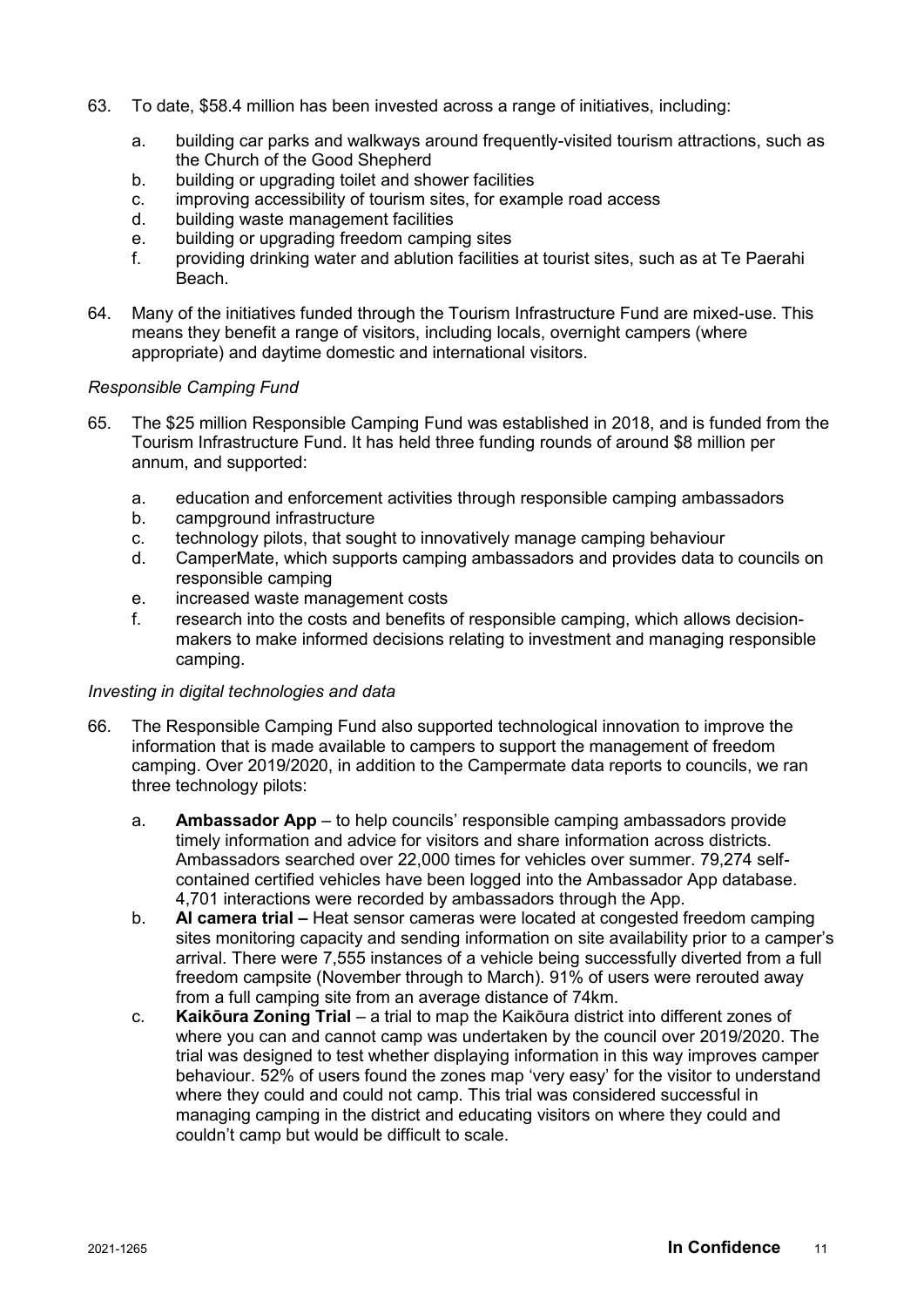67. All three technology pilots were successful, and the lessons learned from each could be expanded to help with other parts of the freedom camping system, for example enforcement and creating a detailed self-contained vehicle database.

# *MBIE has provided funding to Tourism New Zealand to educate visitors on how to camp responsibly*

68. MBIE provided \$400,000 to Tourism New Zealand in 2018/19, and \$300,000 in 2019/20, to contribute funding for a marketing and education campaign to provide information to potential campers on the behaviour expectations of campers in New Zealand.

# **Future work**

# **Funding of tourism infrastructure**

- 69. We are due to hold a fifth and final round for the Tourism Infrastructure Fund. This was initially due to be held in September/October 2020. However, this was delayed due to COVID-19, as we expect the increased pressure from the domestic market will not outweigh the decreased pressure from the international visitor market. Delaying the fifth funding round also provides Government with additional time to consider the future of tourism infrastructure funding.
- 70. We recommend that you continue with previous plans to hold a fifth infrastructure funding round in March 2021 once we understand how this season has played out.

# **We may need to explore expanding or introducing new options for infrastructure funding**

- 71. Both the Responsible Camping Fund and Tourism Infrastructure Fund are, or will soon be, fully spent. It is important that tourism infrastructure continue to be funded in order to deliver on 'Brand New Zealand' and provide for a high-quality visitor experience, manage the impacts of visitors on the environment and communities, and address overcrowding issues at key visitor sites.
- 72. MBIE officials can provide you with further advice on this topic should you agree this is a priority issue for you. This could include advice on a future Budget bid, or exploring whether alternative funding avenues are available, such as the International Visitor (Conservation and Tourism) Levy (IVL). At this stage we would recommend making a Budget Bid for this initiative, as the IVL only captures a portion of the international visitor market and does not reflect that prior to COVID-19, 60% of visitor spend was domestic. There is also unlikely to be any notable IVL revenue this year.
- 73. Any work to support long-term tourism infrastructure funding would also need to consider whether more user-pays systems could be introduced to support local government and ratepayers. This could be done in conjunction with investing in further technology trials (see paragraph 77).

# **There are some calls for legislative reform**

# *Freedom Camping Act 2011*

- 74. There are mixed-views from stakeholders regarding the current fit-for-purpose nature of the Act. Some stakeholders believe that the Act as it currently stands provides them with the tools they need to manage camping in their district. Others are concerned that:
	- a. The current permissive approach (for example, designating areas that freedom campers cannot stay at) is more difficult to manage than a restrictive approach (for example, designating areas that freedom campers can stay at).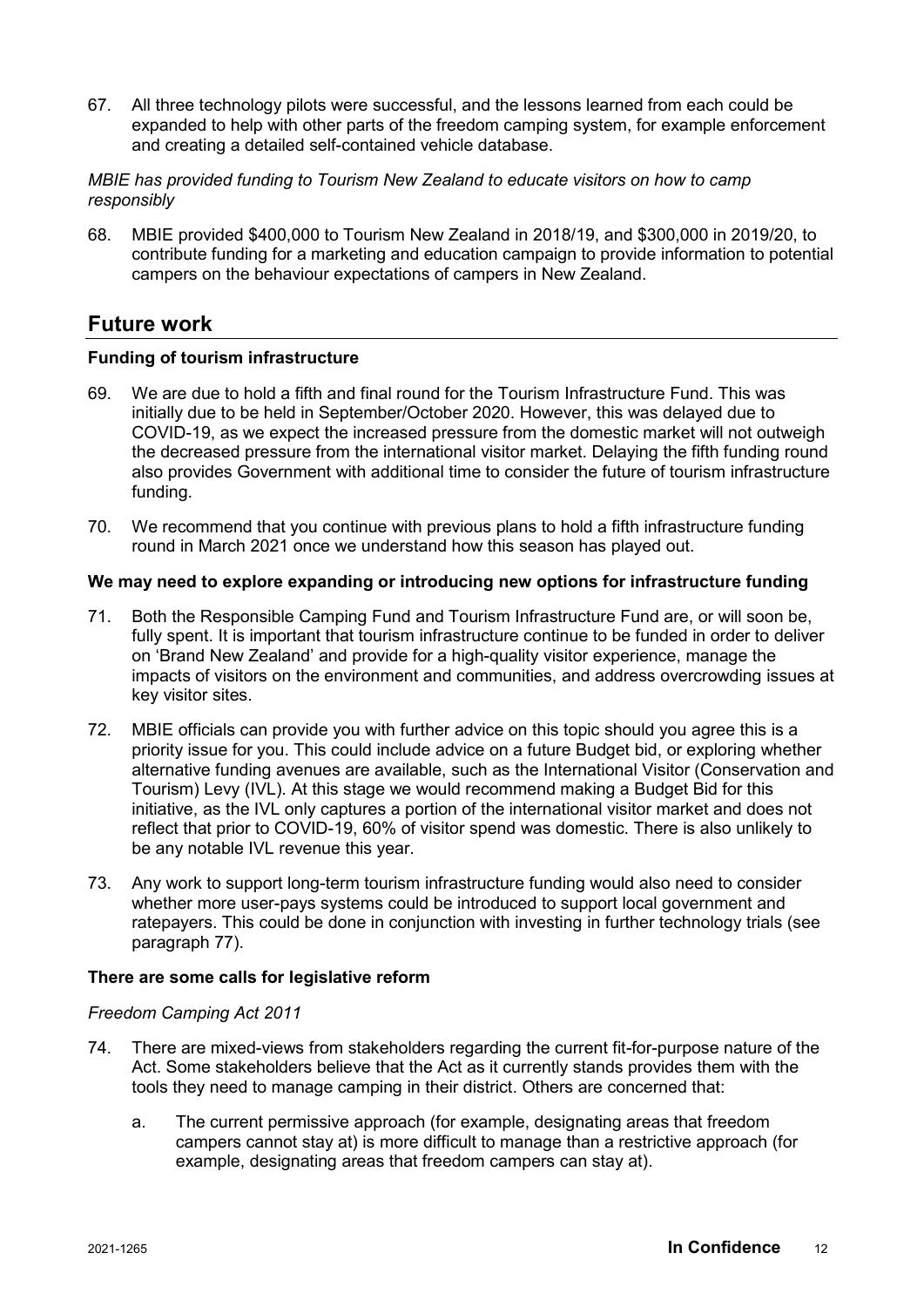- b. Some of the language used in the Act is overly broad, and leaves room for council bylaws to be challenged. For example, 'area' is not defined in the Act. This means that some stakeholders have interpreted this as meaning only limited areas can be restricted, such as a road or park, as opposed to restricting a significant area of the district. Some councils have been legally challenge with their interpretation of the Act and implementation of their bylaws.
- 75. Should you wish to progress a review of the Act, you would need to consider the views of the Minister of Internal Affairs and Minister of Conservation, who are the Ministers responsible for the Act. There may be value in holding a meeting with both Ministers, particularly if the best approach to strengthening the regulatory regime of the SCVS is via the Act.

#### *Camping Ground Regulations 1985*

- 76. Some stakeholders are concerned that the Regulations are an unnecessary administrative burden for councils and businesses, and may be stifling commercial low-cost alternatives to freedom camping sites.
- 77. This work is not considered a current priority by the Working Group, as the current regulatory controls provide a means by which exemptions to the Regulations can be granted. In addition, these Regulations are a public health issue – and amending the Regulations is not seen as a priority by the Ministry of Health. The Working Group may revisit it if you are interested in changes to the full freedom camping regulatory system.

#### **We could look to expand or undertake further technology trials**

- 78. There are further ways that we could innovatively support local government to manage freedom camping in their districts. This could draw on the successes of past technological trials, and include:
	- a. Further supporting the Ambassador App. This would need to consider the role of industry and local government co-funding this app.
	- b. Expanding the AI camera trial to other high-visitor regions. This would be costly, and cell phone coverage may limit the places that AI cameras are able to be placed.
	- c. Using technological solutions to introduce and develop more responsible camping hubs similar to those in the Queenstown Lakes District. These freedom camping hubs currently use mobile technology to seek donations for additional services (such as internet and showers, in addition to rubbish and recycling facilities).

# **Next Steps**

- 79. We look forward to discussing your priorities at our next tourism officials meeting.
- 80. You have also commissioned specific questions on the SCVS which we will provide follow up answers to, in consultation with MBIE's legal team.

# **Annexes**

Annex one: Responsible Camping Working Group members

Annex two: Self-Contained Vehicle Standard Regulatory Regime

Annex three: 2019/20 Responsible Camping report

Annex four: Responsible Camping Working Group Report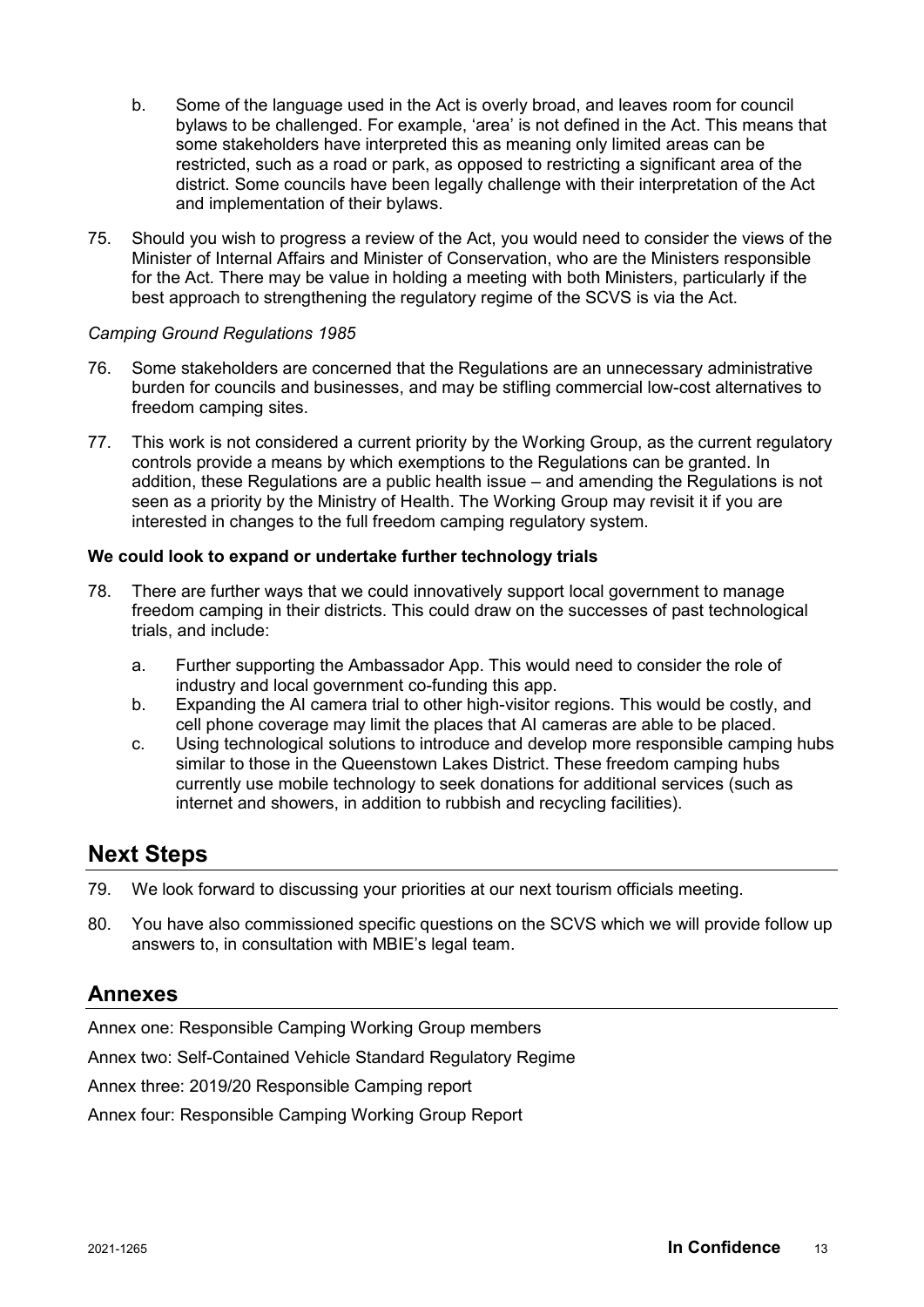# **Annex one: The Responsible Camping Working Group**

The current Responsible Camping Working Group members are:

- Mayor Hon Steve Chadwick, Rotorua District
- Mayor Jim Boult, Queenstown Lakes District
- Mayor Tim Cadogan, Central Otago District
- Deputy Mayor Andrew Turner, Christchurch City
- Ms Freeman-Greene, CE Local Government New Zealand
- Chris Roberts, CE Tourism Industry Aotearoa
- Grant Webster, CE Tourism Holdings Limited
- Bruce Lochore, CE New Zealand Motor Caravan Association
- Fergus G Brown, CE Holiday Parks New Zealand
- Iain Cossar, Ministry of Business, Innovation and Employment
- Paul Barker, Department of Internal Affairs
- Bruce Parkes, Department of Conservation.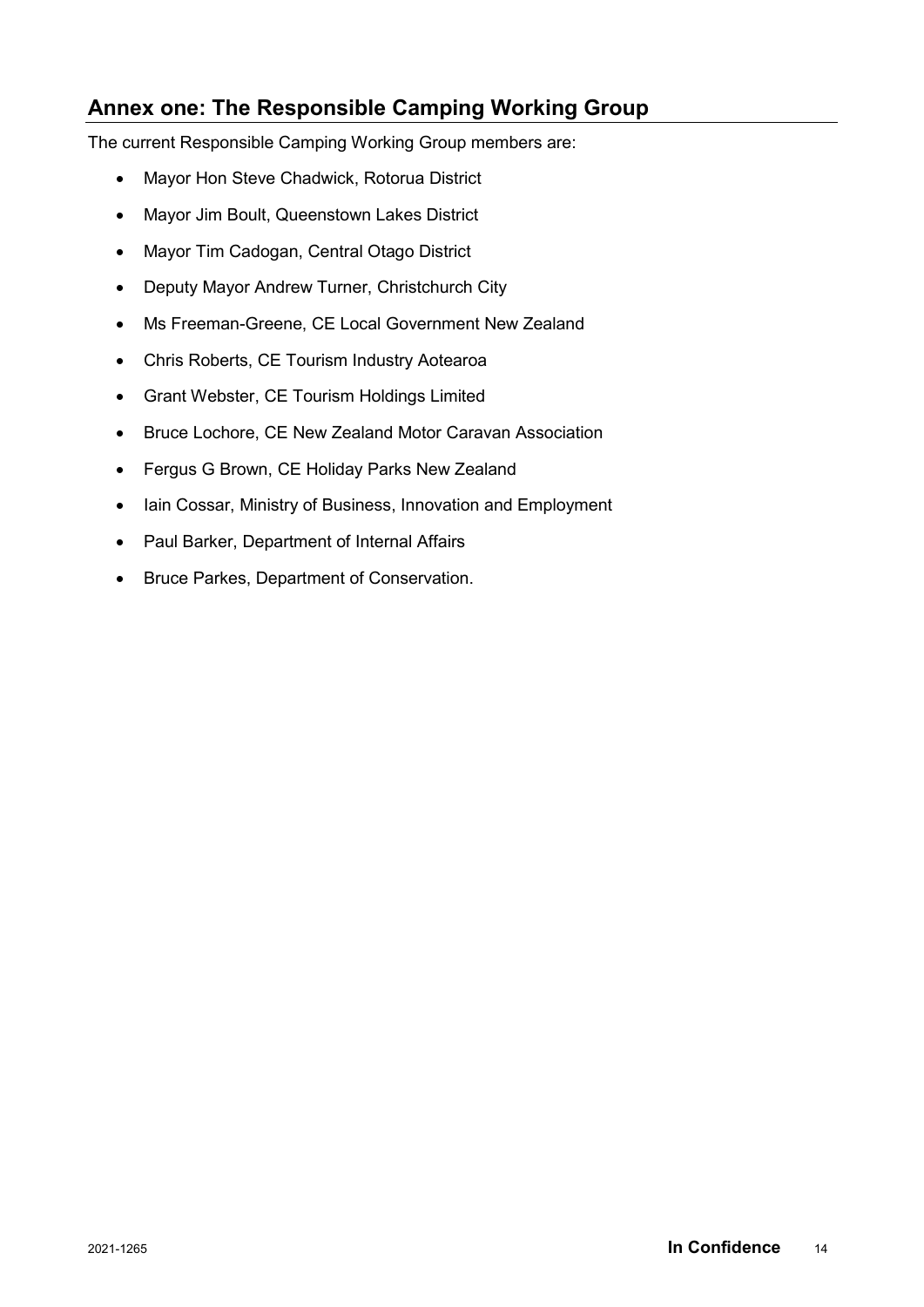

# **Annex two: Self-Contained Vehicle Standard Regulatory Regime**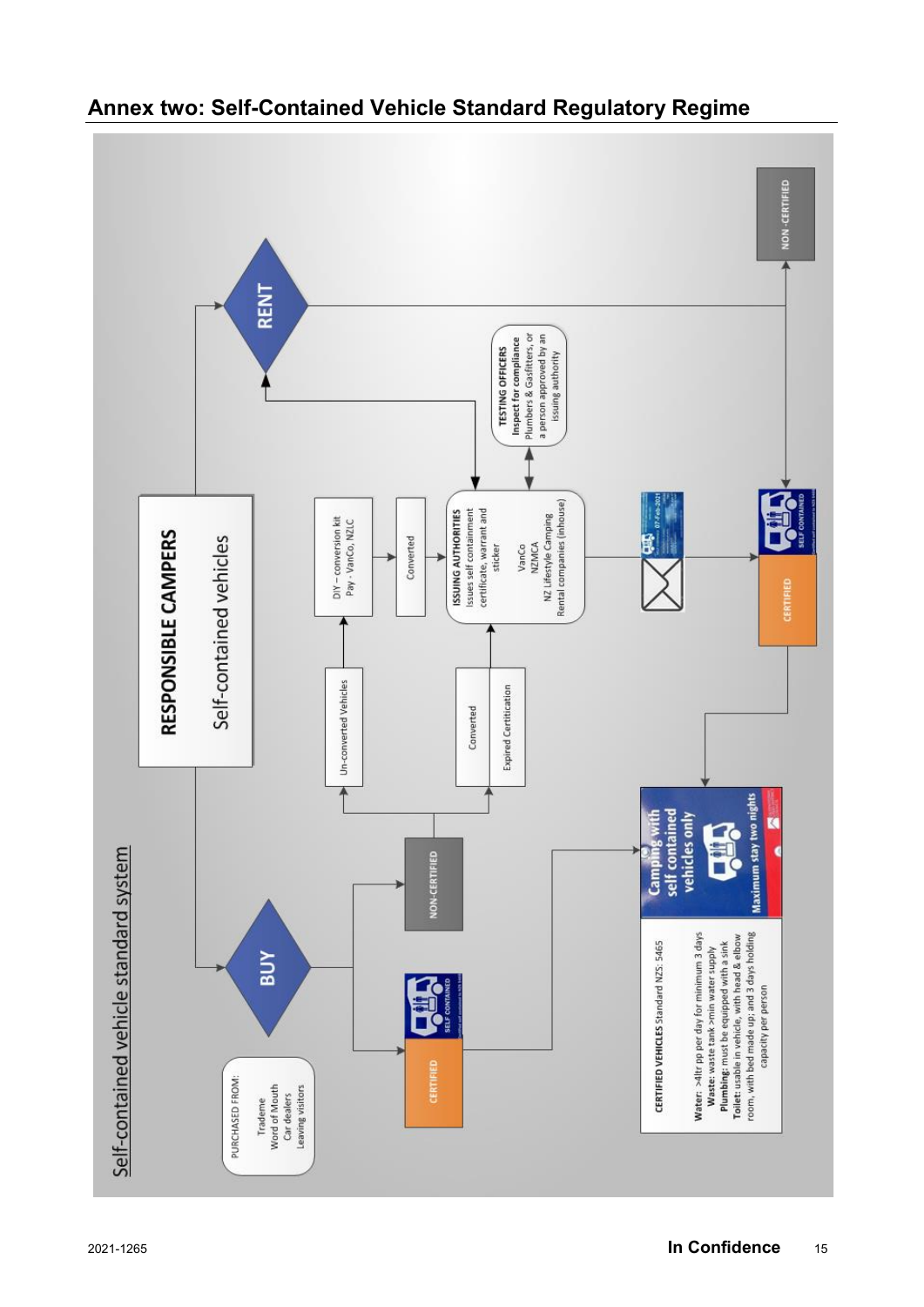# **Annex three: 2019/20 Responsible Camping report**

This annex is attached separately to this briefing.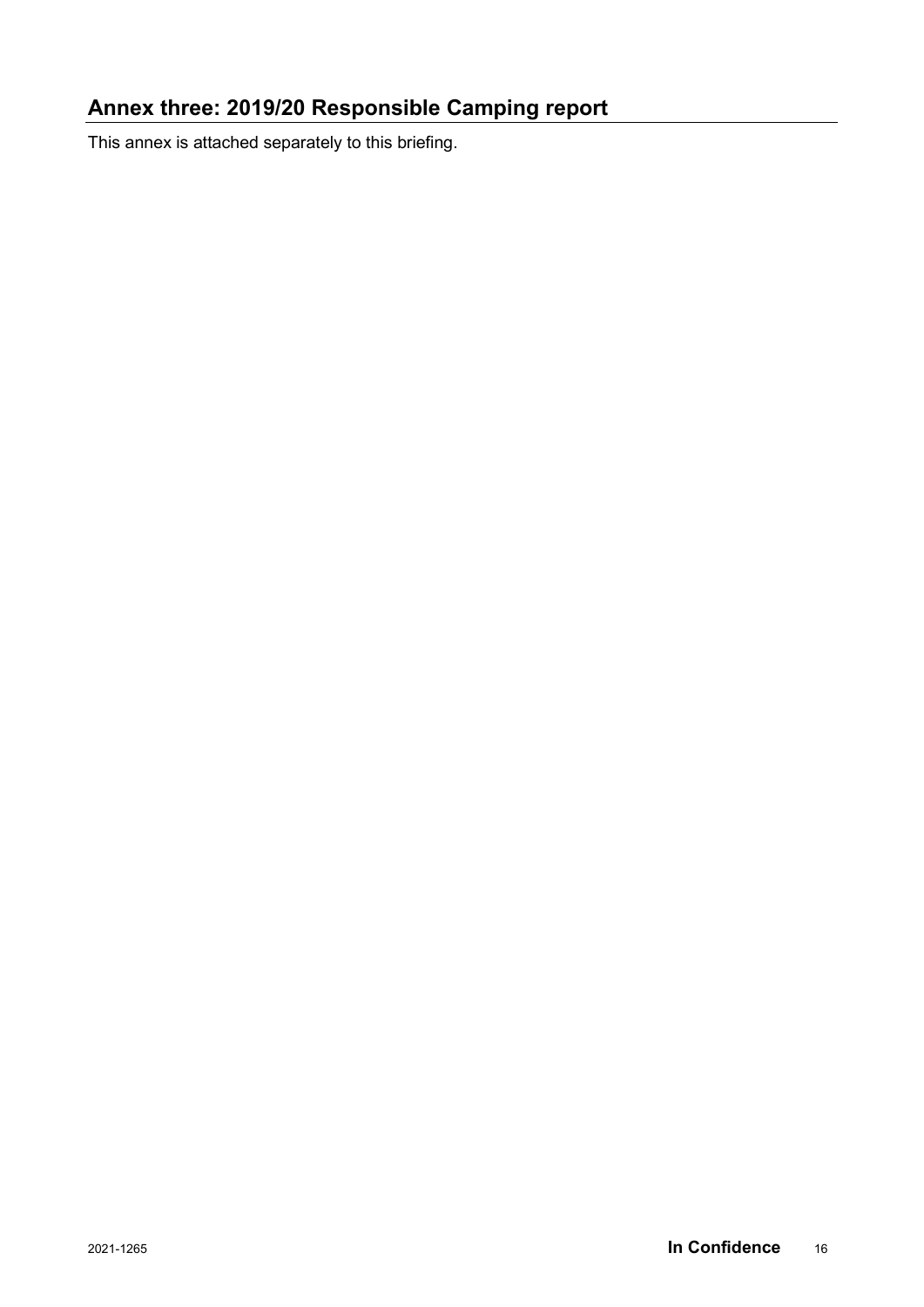